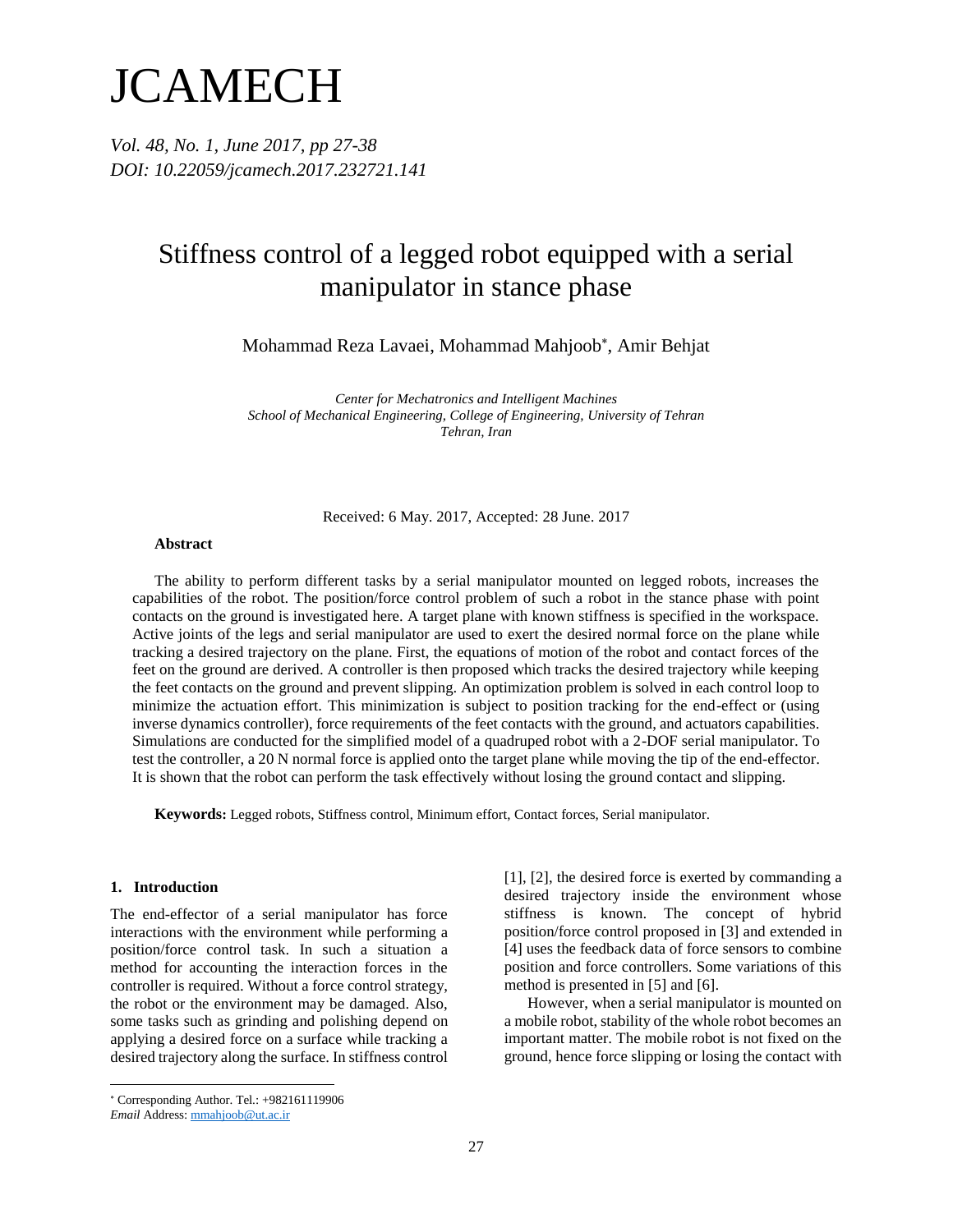the ground may happen. When the mobile robot is supposed to travel in an unstructured terrain, as in search-and-rescue operations, legged robots are better choices compared to wheeled robots [7]. Inverse dynamics controllers are implemented for position control of legged robots in locomotion [8]. Generating actuation torques or forces in legged robots that prevent slipping or losing contact of the legs which are in stance phase during the locomotion is also considered in [9]–[13]. The control method proposed in [9] computes the torques that minimizes tangential forces in contact points with the ground during locomotion. The advantage of using this method is that it gives an analytical solution to generate such input torques. But it does not check if the feet which are supposed to be in stance phase, actually remain in contact with the ground. Checking this condition becomes more important when a serial manipulator, which is operating a position/force control task, is mounted on the body of a legged robot.

Separate position control for the serial manipulator and the body is proposed and implemented on a quadruped in [14], but separate controls needs estimation or feedback data of the force interaction between the body and the serial manipulator. In a position/force control task, the requirements of the contact points on the ground may be violated more easily than in a position control task. Hence, to avoid delays and errors, we do not separate the control. In addition, separate controls makes it difficult to present a minimum-effort control law, which is desired in mobile robots.

We propose a general method for stiffness control of a serial manipulator mounted on a legged robot. The robot is assumed to be in stance phase and we utilize both the active joints of the legs and the serial manipulator to perform the task by a minimum effort control strategy. The actuation torques computed in the controller, will ensure that the feet remain in contact with the ground and do not slip. Presenting a unified minimum effort control method for the whole legged robot to perform stiffness control for the end-effector of the mounted serial manipulator while keeping the contacts of the feet on the ground and preventing the robot from slipping is not treated in the literature and is the subject of this paper. The modeling and the proposed control method is general and is not limited to a particular design of the robot.

The kinematics and dynamics of the robot is modeled in section 2. The controller is introduced in section 3 where an optimization problem is solved in each loop of the control to generate the required actuation efforts. Simulation is performed for a simplified model of a quadruped equipped with a 2- DOF serial manipulator in section 4. Results and

discussion are presented in section 5 and the conclusion is presented in section 6.

## **2. Modeling**

A general legged robot is shown i[n Fig. 1.](#page-1-0) All the legs are in contact with the ground and there is no slipping between the feet and the ground. The tip of the endeffector of the serial manipulator is in touch with a specified plane in the workspace, but there is no force interaction between them. We assume this configuration to be the initial configuration in our problem.

Reaching to the configuration in [Fig. 1](#page-1-0) from another arbitrary configuration can be done using a suitable method for the problem such as what discussed in [14]. Also, we can treat the serial manipulator as another leg and use the position control methods for legged robots to reach the configuration depicted i[n Fig. 1\[](#page-1-0)8]. The contact points of the legs on the ground are fixed and we assume that we have their position vectors in an inertial coordinate system.



<span id="page-1-0"></span>**Fig. 1.** A general legged robot in stance phase with a mounted serial manipulator. The position of the contact points are fixed and known in the inertial coordinate system {0}. The tip of the end-effector is in touch with a specified plane, but no force is exerted on the plane in this configuration.

# **2.1.** *Kinematics*

We describe the position and orientation of the body of the robot in the inertial coordinate system by  $q_b \in \mathbb{R}^W$ . We denote the joint configuration of the legs by  $q_l \in$  $\mathbb{R}^j$  and the joint configuration of the serial manipulator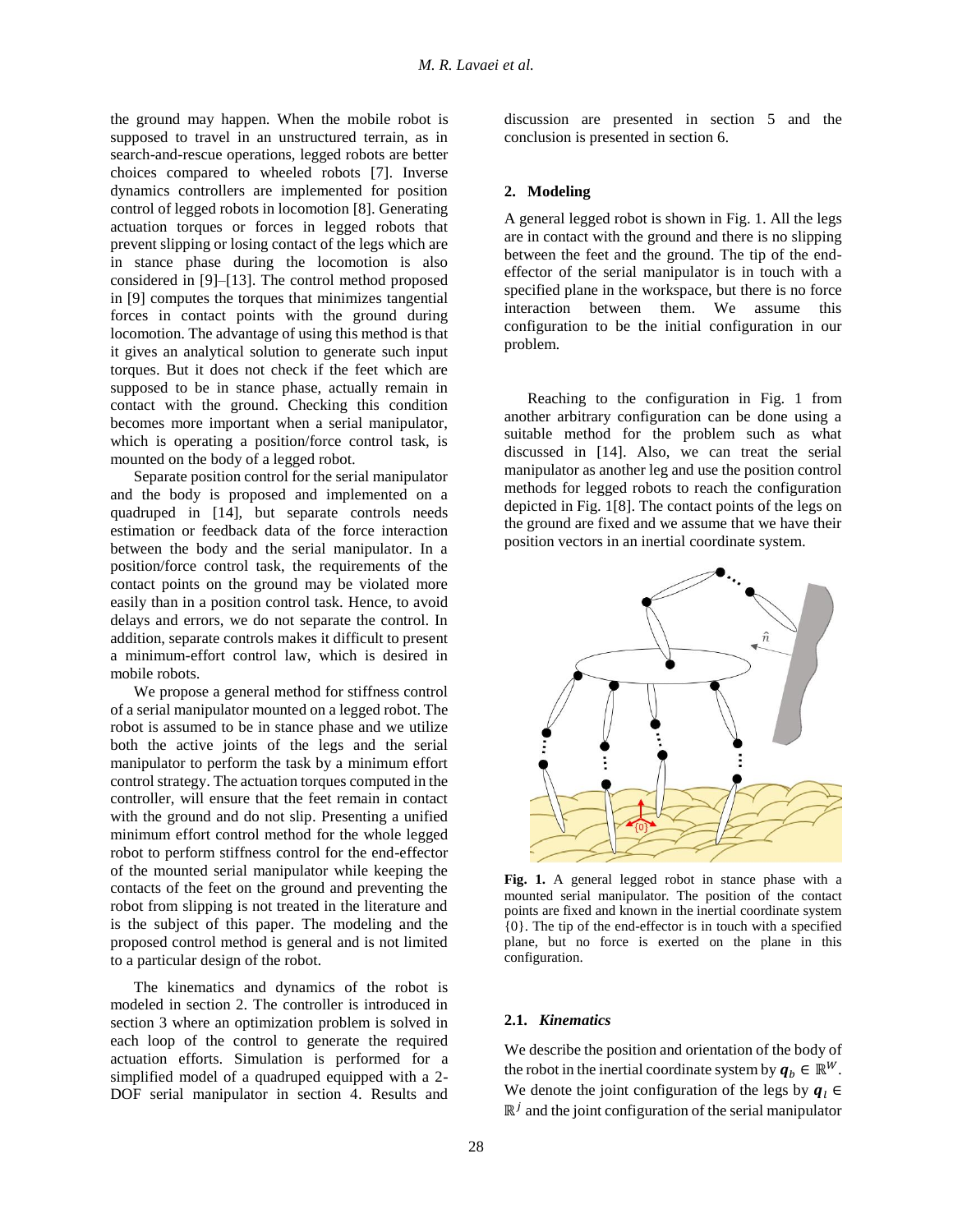by  $q_a \in \mathbb{R}^r$ . Thus, the set of generalized coordinates  $q \in \mathbb{R}^n$ ,  $n = w + j + r$ , is:

$$
\boldsymbol{q} = [\boldsymbol{q}_b^T \quad \boldsymbol{q}_a^T \quad \boldsymbol{q}_l^T]^T \tag{1}
$$

Now if we attach local coordinate systems to the links, the position and orientation of them can be obtained in terms of  $q$ .

We have assumed that the robot is in stance phase. Therefore, if it has  $s$  legs, there are  $s$  independent vector loops that define the kinematics of the body and legs. Writing these vector loops in a Cartesian reference frame, we have 3s equations,  $c_1 \in \mathbb{R}^{3s}$ :

$$
c_1(q_b, q_l) = \mathbf{0} \tag{2}
$$

These are in fact, constraint equations that must be satisfied in the kinematic model of the robot. First and second time-derivatives of [\(2\)](#page-2-0) are:

$$
A\dot{q} = 0 \tag{3}
$$

$$
A\ddot{\mathbf{q}} + \dot{A}\dot{\mathbf{q}} = \mathbf{0},\tag{4}
$$

where,  $A(q) \in \mathbb{R}^{m \times n}$ ,  $m = 3s$  is:

$$
A = \frac{\partial c_1}{\partial q} \tag{5}
$$

If we denote the tip of the end-effector of the serial manipulator by  $D$ , the position of this point in the inertial frame is a function of  $q_b$  and  $q_a$ :

$$
\boldsymbol{c}_2(\boldsymbol{q}_b, \boldsymbol{q}_a) = \boldsymbol{r}_D \tag{6}
$$

Also, the orientation of the end-effector in the reference frame is related to  $q_h$  and  $q_a$ . For example, if we let  $\psi$ ,  $\phi$  and  $\theta$  be the *xyz* Euler angles of the endeffector, the orientation of the end-effector is:

$$
\boldsymbol{c}_3(\boldsymbol{q}_b, \boldsymbol{q}_a) = [\psi \quad \phi \quad \theta]^T \tag{7}
$$

#### **2.2.** *Dynamics*

We assume that the stiffness of the ground is high enough so that it can be considered as a rigid material. Because the end-effector is in contact with another environment, the forces between the two must be accounted in the dynamics. It is desired to apply a normal force by the end-effector's tip to a plane specified in the workspace which is the external surface of an environment. The unit normal vector of this plane is  $\hat{\mathbf{n}} \in \mathbb{R}^3$ . We assume that the stiffness of the environment is uniform in the  $\hat{\mathbf{n}}$  direction and denote it by k. We neglect the friction force between the surface and the tip of the end-effector. In the initial configuration, the tip of the end-effector is just in touch with the plane but does not exert any force on it. We

denote the tip of the end-effector by  $D$  and its initial position in the inertial frame by  $r_D^*$ .

There is no force interaction between the endeffector and the environment if point  $D$  is outside the environment, i.e. when  $(r_D - r_D^*) \cdot \hat{n} \ge 0$  in [Fig. 2.](#page-2-1) When point *D* goes inside the environment,  $(r_D$  $r_D^*$ ).  $\hat{n}$  becomes negative in [Fig. 2,](#page-2-1) and the end-effector is exerting force on the environment.

<span id="page-2-0"></span>In this case, the work done by the tip of the endeffector on the environment is:

$$
W_f = \frac{1}{2}k((\mathbf{r}_D - \mathbf{r}_D^*) \cdot \hat{\mathbf{n}})^2
$$
 (8)

In matrix notation, the above equation is:

<span id="page-2-2"></span>
$$
W_f = \frac{1}{2}k(\hat{\boldsymbol{n}}^T(\boldsymbol{r}_D - \boldsymbol{r}_D^{\star}))^2
$$
 (9)

<span id="page-2-3"></span>Therefore:

$$
\delta W_f = k \,\hat{\mathbf{n}}^T (\mathbf{r}_D - \mathbf{r}_D^*) \hat{\mathbf{n}}^T \frac{\partial \mathbf{r}_D}{\partial \mathbf{q}} \delta \mathbf{q} \tag{10}
$$

<span id="page-2-5"></span><span id="page-2-4"></span>

<span id="page-2-1"></span>**Fig. 2.** The difference between the current and the initial position vector of point D, the tip of the end-effector, is denoted by  $\Delta r_p$ . If point D is outside the environment (red vectors):  $\Delta r_p \cdot \hat{n} \ge 0$ . If point D is inside the environment (blue vectors):  $\Delta r_p \cdot \hat{n} < 0$ 

If all the legs remain in contact with the ground and do not slip, the dynamics of the robot which has  $p$ actuators, using Lagrange's method, can be written in the form of: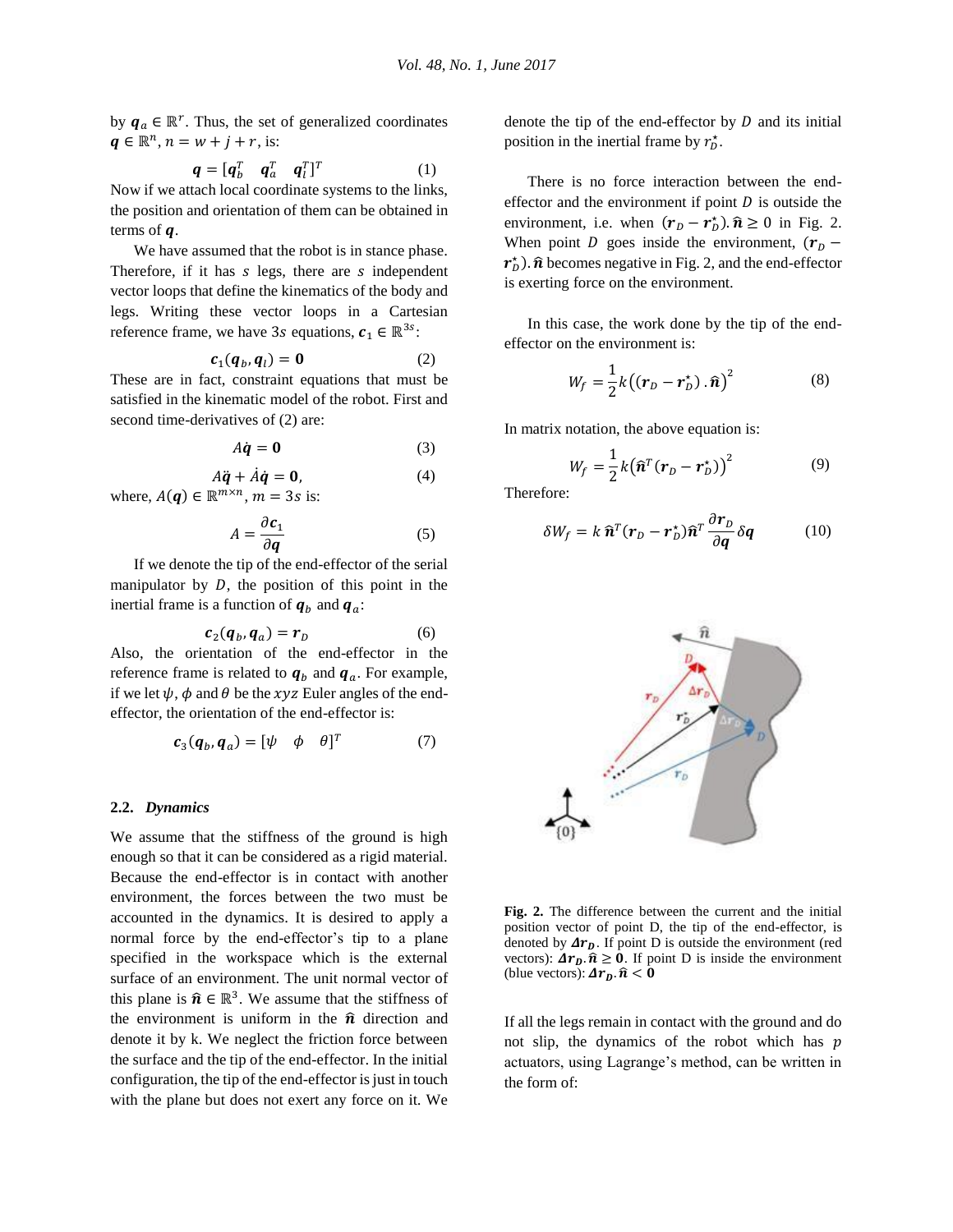$$
M(q)\ddot{q} + h(q, \dot{q}) = B\tau + A^T \lambda
$$
  
-  $k \left(\frac{\partial r_D}{\partial q}\right)^T \hat{n}(r_D$   
-  $r_D^* )^T \hat{n}$  (11)

 $A\ddot{q} + \dot{A}\dot{q} = 0$ .

where  $M(q) \in \mathbb{R}^{n \times n}$  is the positive-definite inertia matrix,  $h(q, \dot{q}) \in \mathbb{R}^n$  is the vector of gravitational, centrifugal and Coriolis forces,  $B \in \mathbb{R}^{n \times p}$  is the actuation selector matrix,  $\tau \in \mathbb{R}^p$  is the actuation vector,  $\lambda \in \mathbb{R}^m$  is the vector of Lagrange's multipliers, and the last term is the contribution of the normal interaction force to the dynamics of the robot. This term is the transpose of what we obtained in [\(10\).](#page-2-2) The second equation in [\(11\)](#page-3-0) is the constraint equations at acceleration level in  $(4)$ . In  $(11)$ , it is obvious that as long as  $r_b$  equals  $r_b^*$ , there will be no exerted force on the plane. This is especially true when the joint configuration of the robot changes but  $r<sub>p</sub>$  remains equal to its initial value:  $r_b^*$ .

The main simplification that we had made to include the external force in [\(11\),](#page-3-0) is that we have assumed that the normal vector of the target plane and its stiffness is known. Therefore, tracking the desired trajectories will ensure the tracking of the desired force. However, if the normal vector and the stiffness are not known, force sensor data are needed to model the dynamics; in which case, the control procedure must have a force control loop to track desired forces [15].

To simplify the notation, according to what we discussed about [Fig. 2,](#page-2-1) we take:

$$
\boldsymbol{h}_{k} = \begin{cases} \boldsymbol{h} + k \left( \frac{\partial \boldsymbol{r}_{E}}{\partial \boldsymbol{q}} \right)^{T} \boldsymbol{\hat{n}} (\boldsymbol{r}_{D} - \boldsymbol{r}_{D}^{*})^{T} \boldsymbol{\hat{n}} (\boldsymbol{r}_{D} - \boldsymbol{r}_{D}^{*})^{T} \boldsymbol{\hat{n}} < 0 \\ \boldsymbol{h} (\boldsymbol{r}_{D} - \boldsymbol{r}_{D}^{*})^{T} \boldsymbol{\hat{n}} \geq 0 \end{cases}
$$
(12)

and rewrite [\(11\):](#page-3-0)

$$
M\ddot{\mathbf{q}} + \mathbf{h}_k = B\mathbf{\tau} + A^T \boldsymbol{\lambda}
$$
  
\n
$$
A\ddot{\mathbf{q}} + \dot{A}\dot{\mathbf{q}} = \mathbf{0},
$$
\n(13)

In the inverse dynamics problem, [\(13\)](#page-3-1) is a set of  $n +$ m equations for  $n + m$  unknowns, namely q and  $\lambda$ .

The Lagrange's multipliers can be obtained from [\(13\).](#page-3-1) We obtain  $\ddot{q}$  from the first equation in [\(13\)](#page-3-1) and then replace it in the second equation[16]. The result is:

$$
\lambda = B_1(q)\tau + B_2(q, \dot{q}), \qquad (14)
$$

where  $B_1$  and  $\mathbf{B}_2$  are:

$$
B_1 = -(AM^{-1}A^T)^{-1}AM^{-1}B
$$
  
\n
$$
B_2 = (AM^{-1}A^T)^{-1}(AM^{-1}\mathbf{h}_k - \dot{A}\dot{q})
$$
\n(15)

# **3. Control method**

<span id="page-3-0"></span>Here, the tasks of the control system are to: 1) apply a desired amount of normal force by the tip of the endeffector on a defined plane in the workspace, 2) tracking a desired trajectory for the end-effector's tip on the plane and tracking the desired orientation of the end-effector, and 3) ensuring that the feet remain in contact with the ground and do not slip. The computed  $\tau$  in the controller to satisfy the above requirements will be based on  $(13)$ . Note that in this equations, we have in fact modeled the force interaction of the robot's end-effector and the specified plane by its equivalent effect on the generalized coordinates using the stiffness of the environment. Now, tracking the desired trajectories of the generalized coordinates will accomplish both tasks of position and force control of the end-effector, i.e. tasks 1 and 2.

## **3.1.** *Controller*

In order to obtain a convenient form of the equations of motion for inverse dynamics control law, Lagrange's multipliers must be eliminated from [\(13\).](#page-3-1) We first obtain the orthogonal complement of matrix A, which is  $C \in \mathbb{R}^{(n-m)\times n}$  and then pre-multiply the first equation in [\(13\)](#page-3-1) by  $C^T$ :

 $C^T M \ddot{\mathbf{q}} + C^T \mathbf{h}_k = C^T B \mathbf{\tau} + (AC)$  (16) Since  $AC = 0_{m \times n}$ , Lagrange multipliers are eliminated and from the equations of motion. Denote  $C^T M$  in [\(16\)](#page-3-2) by  $\widehat{M}$ ,  $C^T h_k$  by  $\widehat{h}_k$ , and  $C^T B$  by  $\widehat{B}$ , and rewrite [\(16\):](#page-3-2)

<span id="page-3-2"></span>
$$
\hat{M}\ddot{\mathbf{q}} + \hat{\mathbf{h}}_k = \hat{B}\boldsymbol{\tau}
$$
 (17)

where  $\widehat{M} \in \mathbb{R}^{(n-m)\times n}$ ,  $\widehat{h}_k \in \mathbb{R}^{n-m}$ , and  $\widehat{B} \in$  $\mathbb{R}^{(n-m)\times p}$ .

<span id="page-3-1"></span>Thus, after the elimination of the Lagrange's multipliers,  $(13)$  can be written in the form of:

<span id="page-3-5"></span><span id="page-3-3"></span>
$$
\widehat{M}\ddot{\mathbf{q}} + \widehat{\mathbf{h}}_k = \widehat{B}\boldsymbol{\tau} \nA\ddot{\mathbf{q}} + \dot{A}\dot{\mathbf{q}} = \mathbf{0},
$$
\n(18)

Different methods such as SVD [17] or QR decomposition  $[18]$  can be used to compute C. The above equation can be written in the form of:

<span id="page-3-4"></span>
$$
\widetilde{M}\ddot{\mathbf{q}} + \widetilde{\mathbf{h}}_k = \widetilde{B}\boldsymbol{\tau}, \qquad (19)
$$
\nwhere  $\widetilde{M} \in \mathbb{R}^{n \times n}$ ,  $\widetilde{\mathbf{h}}_k \in \mathbb{R}^n$  and  $\widetilde{B} \in \mathbb{R}^{n \times p}$  are:

$$
\widetilde{M} = \begin{bmatrix} \widehat{M} \\ A \end{bmatrix}, \widetilde{h}_k = \begin{bmatrix} \widehat{h} \\ \dot{A}\dot{q} \end{bmatrix}, \widetilde{B} = \begin{bmatrix} \widehat{B} \\ 0 \end{bmatrix} \tag{20}
$$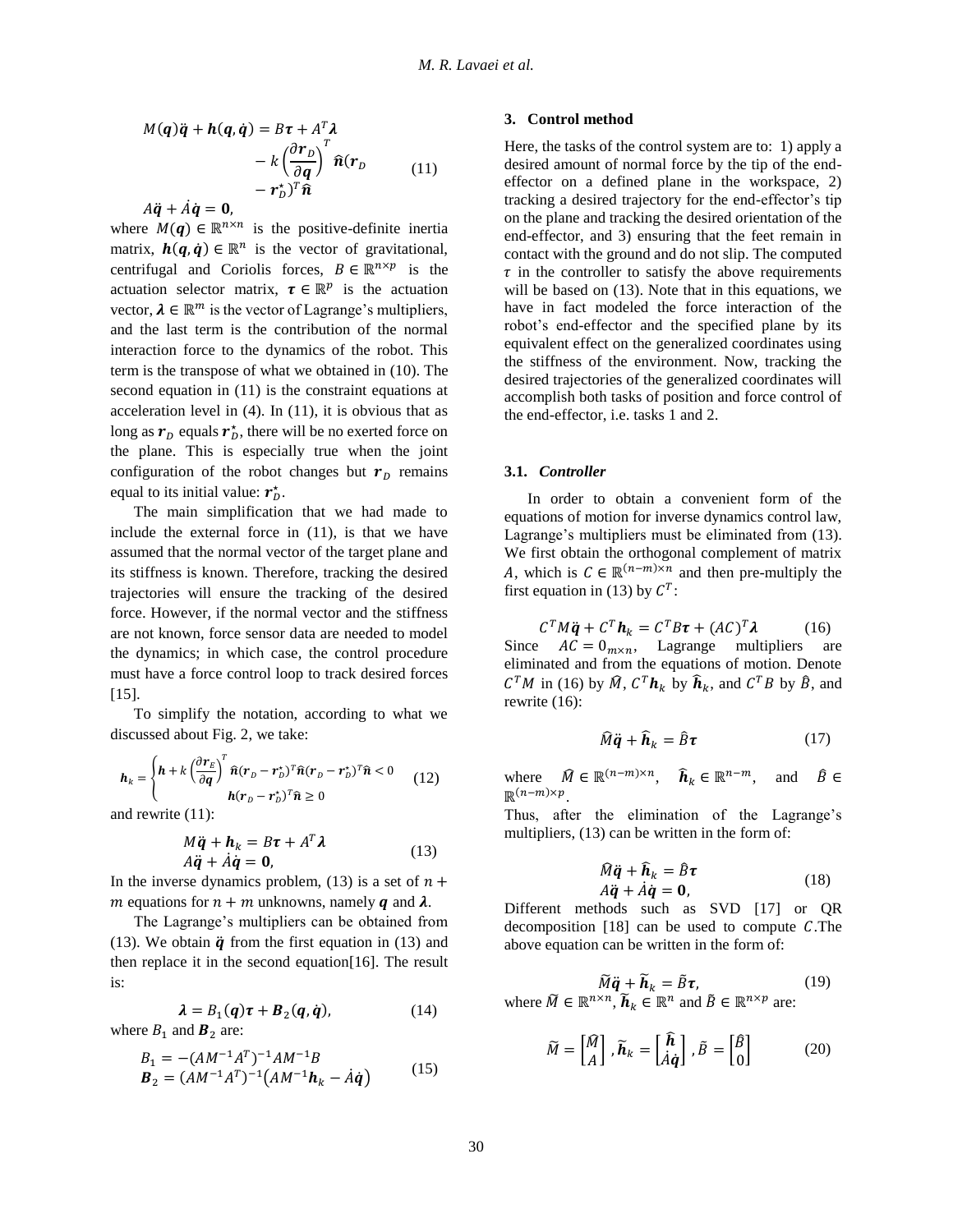For now, we assume that the trajectories of the generalized coordinates are already planned. These trajectories, if properly tracked, will ensure that the end-effector will exert the desired force on the plane, follows the desired trajectory on the plane, and that the dynamic stability of the robot is not violated. Also, we assume that the feedback data of  $q$  and  $\dot{q}$  are available in each control loop.Thus, in each loop in the controller, having the values of  $q$  and  $\dot{q}$ , we use an inverse dynamics control law to track the desired trajectories. The desired values of the generalized coordinates and their first and second time-derivatives are denoted by subscript d. We compute vector  $u \in$  $\mathbb{R}^n$ :

 $u = \ddot{q} = \ddot{q}_d + K_D(\dot{q}_d - \dot{q}) + K_P(q_d - q),$  (21) where,  $K_D \in \mathbb{R}^{n \times n}$  and  $K_P \in \mathbb{R}^{n \times n}$  are the positivedefinite diagonal matrices of  $D$  and  $P$  coefficients in the PD controller. The above equation will result in a stable error dynamics,  $e = q - q_d, e \in \mathbb{R}^n$ :

$$
\ddot{\mathbf{e}} + K_D \dot{\mathbf{e}} + K_P \mathbf{e} = \mathbf{0} \tag{22}
$$

Note that  $\mathbf{u} = \ddot{\mathbf{q}}$  computed in [\(21\)](#page-4-0) may violate the constraint equations at acceleration level, i.e[.\(4\).](#page-2-3) Therefore, we will compute  $\mathbf{u} = \ddot{\mathbf{q}}$  in a slightly different way.

If we denote the active generalized coordinates by  $\bar{q} \in$  $\mathbb{R}^p$ , we first compute  $\overline{\mathbf{u}} \in \mathbb{R}^p$ :

$$
\overline{\mathbf{u}} = \overline{\overline{\mathbf{q}}} = \overline{\overline{\mathbf{q}}}_d + K_D(\overline{\mathbf{q}}_d - \overline{\mathbf{q}}) + K_P(\mathbf{q}_d - \mathbf{q}) \quad (23)
$$
  
Where  $K_V \in \mathbb{R}^{p \times p}$  and  $K_P \in \mathbb{R}^{p \times p}$ . Then, denoting the  
passive generalized coordinates by  $\mathbf{q}^\circ \in \mathbb{R}^{n-p}$ , we can  
obtain  $\mathbf{u}^\circ = \overline{\mathbf{q}}^\circ$  from (4) (maybe by using a  
generalized inverse). Then we arrange the elements of  
 $\overline{\mathbf{u}}$  and  $\mathbf{u}^\circ$  to obtain the vector  $\mathbf{u}$ .

Now, computing $\hat{M}$ ,  $\hat{h}_k$  and  $\hat{B}$  in [\(18\)](#page-3-3) by feedback data of  $q$  and  $\dot{q}$ , we can find the required values of  $\tau$  to track the desired trajectories:

$$
\hat{B}\tau = \hat{M}\mathbf{u} + \hat{\mathbf{h}}_k, \tag{24}
$$

where  $\hat{B}$  is a  $n - m$  by p matrix. The usual case for legged robots in stance phase is that  $n - m > p$ . Now in presence of a mounted serial manipulator, this inequality becomes stronger. Therefore, [\(24\)i](#page-4-1)s a set of equations with more unknowns than the number of equations. Hence, Moore-Penrose generalized inverse gives the answer for  $\tau$  while minimizing norm-2 of the  $\tau$ .

Applying the computed actuation vector in [\(24\)](#page-4-1) by the actuators, ensures the tracking objective of the desired force on the plane and the desired position/orientation of the end-effector. But note that tracking the desired trajectories of the generalized coordinates is not sufficient in this problem. Note that [\(13\)](#page-3-1) which our controller is based upon, was derived

by the assumption that all feet remain in contact with the ground and do not slip. When the computed  $\tau$  in [\(24\)](#page-4-1) is applied to the robot, it may result in lifting the feet from the ground or tangential contact forces between some of the feet and the ground which cause slipping.

Lagrange's multipliers in [\(13\)](#page-3-1) are related to contact (or constraint) forces between the feet and the ground. The relation can be obtained if the normal vector of the surface under each foot is known. We have derived Lagrange's multipliers in [\(14\)](#page-3-4) in terms of  $\tau$ ,  $q$  and  $\dot{q}$ . Let  $f_i$  and  $N_i$  represent the normal and tangential constraint forces exerted to the  $i$ -th feet in contact with the ground. According to what we discussed, we can express  $f_i$  and  $N_i$  in terms of the  $\tau$ ,  $q$  and  $\dot{q}$  usin[g\(14\),](#page-3-4) if the normal vectors of all surfaces under the feet are known:

<span id="page-4-2"></span><span id="page-4-0"></span>
$$
i = 1, 2, ..., s \begin{cases} f_i = C_{1_i}(q)\tau + C_{2_i}(q, \dot{q}) \\ N_i = C_{3_i}(q)\tau + C_{4_i}(q, \dot{q}) \end{cases} (25)
$$

These equations can be used in the controller to prevent slipping and loss of contact with the ground. The requirements on  $f_i$  and  $N_i$  are inequality constraints, because  $N_i$  must be positive and  $|f_i|$  <  $\mu_{s_i} N_i$ , where  $\mu_{s_i}$  is the static coefficient of friction corresponding to the  $i$ -th foot on the ground. Therefore[,\(25\)](#page-4-2) can be considered as inequality constraints for an optimization problem.

In mobile robots, it is desired to seek minimumeffort control laws, because these robots have to carry their own power supplies. In the controller we can solve an optimization problem in each loop, to find the minimum of the norm-2 of  $\tau$ , subjected to equality constraint [\(24\)](#page-4-1) and inequality constraint[s\(25\).](#page-4-2) The problem must also be subjected to actuator's limits to prevent saturation.

<span id="page-4-1"></span>To sum up, having the feedback values of  $q$  and  $\dot{q}$ in each loop, we first construct  $\boldsymbol{u}$  and compute  $\hat{M}$ ,  $\hat{B}$ ,  $\hat{\mathbf{h}}_k$  in [\(24\)](#page-4-1) and  $\mathcal{C}_1$  to  $\mathcal{C}_4$  in [\(25\)](#page-4-2) for all the legs. Then we solve the following optimization problem:

min $\|\tau\|_{2}$ 

<span id="page-4-3"></span>subject to: 
$$
\begin{cases}\n\hat{B}\tau = \hat{M}\mathbf{u} + \hat{\mathbf{h}}_k \\
i = 1, 2, ..., s: \begin{cases}\nN_i > N_L \\
|f_i| < \zeta N_i\n\end{cases}\n\end{cases} \tag{26}
$$
\n
$$
j = 1, 2, ..., p: \tau_{\text{min}} < \tau_j < \tau_{\text{max}}
$$

where we have used the limit  $N_L > 0$  to prevent normal force to become too much close to zero. Also instead of  $\mu_s$  we used  $0 < \zeta < \mu_k < \mu_s$ , where  $\mu_k$  is the kinetic coefficient of friction. Now the controller stops the slipping if it occurs between two consecutive computation of  $\tau$ . Note that  $N_L$ ,  $\zeta$  and  $\tau_{min}, \tau_{max}$  can be different for different feet and actuators.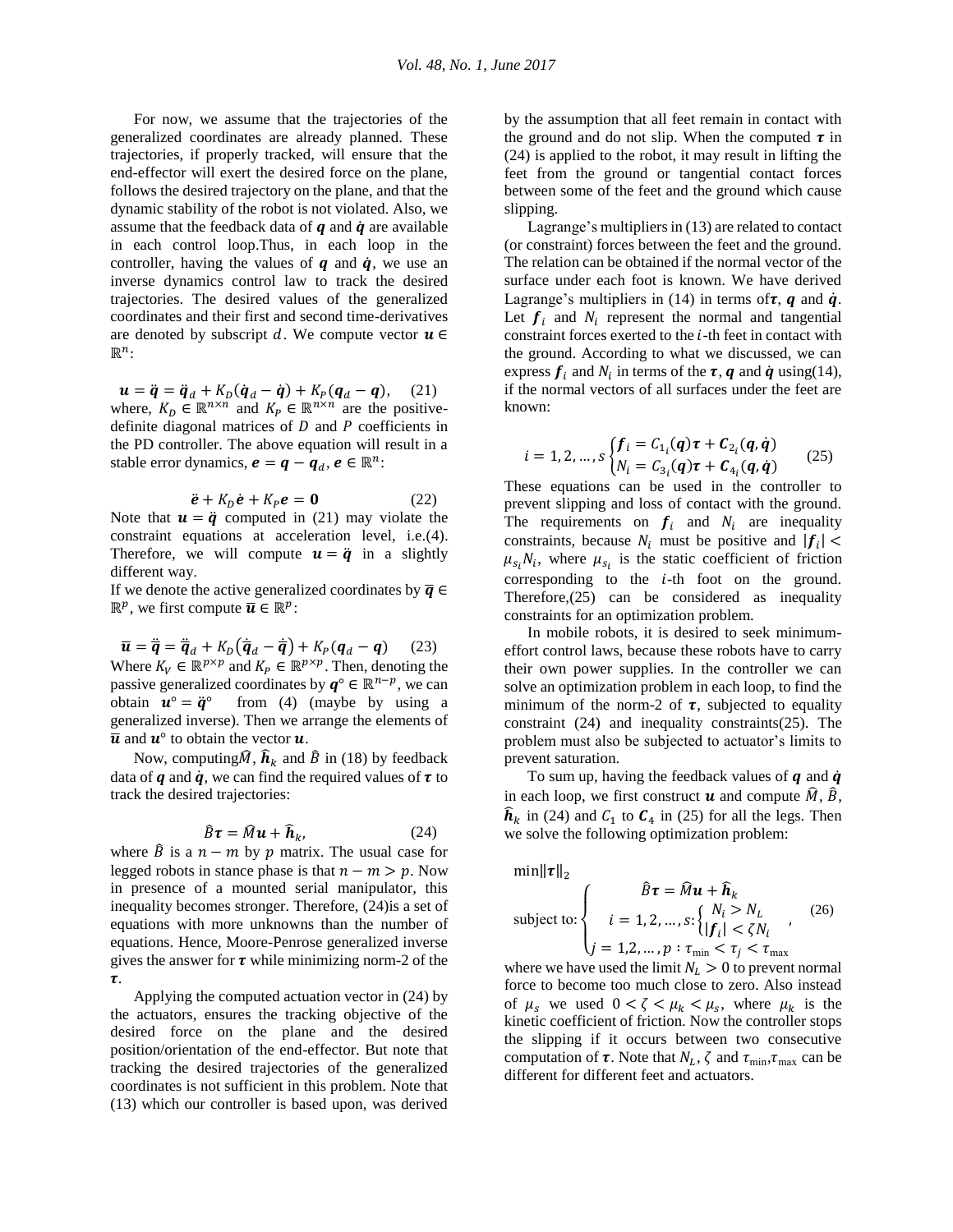## **3.2.** *Trajectory planning and dynamic stability*

So far, we have assumed that the desired trajectories of all the generalized coordinates were planned. In practice, a desired final position and orientation for the end-effector is given and the required joint configuration must be determined. Therefore, we first need to determine the final configuration of the robot, and then plan the trajectories of all generalized coordinates from the initial to final configuration while maintaining the dynamic stability of the robot. We assume that the robot is statically stable in its initial configuration.

We denote the desired final position of the endeffector by  $r_{D_f}$  and its desired final orientation by  $[\alpha_f \quad \beta_f \quad \gamma_f]^T$ . Since the inverse kinematics problem for legged robots in stance phase, usually has infinite solutions, one can find the final joint configuration which minimizes a cost function. We denote the final values of the generalized coordinates and the actuation vector by  $q_f$  and  $\tau_f$ , respectively. We assume that the robot is going to be at rest in the final configuration, therefore:  $\dot{q}_f$  and  $\ddot{q}_f$  are both zero. Thus, the cost function can be a general function of  $q_f$  and  $\tau_f$ . We will ensure that a static stability criterion is satisfied in the final configuration. The static stability criterions are functions of the configuration of the robot and the external forces/torques [19][20]; therefore one can formulate them as a constraint for the optimization problem in the final configuration. Moreover, all the feet must be in contact with the ground and must not slip in the final configuration. Also, joint limits must be accounted. Therefore, according to [\(2\),](#page-2-0) [\(6\),](#page-2-4) and [\(7\),](#page-2-5) we solve an offline optimization problem to find a suitable joint configuration to realize the mentioned requirements:

<span id="page-5-0"></span>
$$
\min g(\boldsymbol{q}_f, \boldsymbol{\tau}_f)
$$
\n
$$
\hat{B}\boldsymbol{\tau}_f = \hat{\boldsymbol{h}}_k
$$
\n
$$
i = 1, 2, ..., s: \begin{cases} N_i > N_L \\ |f_i| < \zeta N_l \end{cases}
$$
\n
$$
s.t.: \begin{cases} \dot{v} = 1, 2, ..., p: \tau_{\min} < \tau_f(j) < \tau_{\max} \\ v = 1, ..., n: q_f(v)_{\min} < q_f(v) < q_f(v)_{\max} \\ c_1(\boldsymbol{q}_f) = \mathbf{0} \\ c_2(\boldsymbol{q}_f) = \boldsymbol{r}_{D_f} \\ c_3(\boldsymbol{q}_f) = [\alpha_f \quad \beta_f \quad \gamma_f]^T \\ \text{static stability criterion} \end{cases} \tag{27}
$$

The result is the final joint configuration and the actuation vector in this configuration.

Now that we have the initial and final values of  $q$ , the desired trajectories of all the generalized coordinates,  $q_d$ , can be planned to be tracked in the controller. Note that in planning the trajectories from the initial to the final point, the dynamic stability of the robot must be considered using a convenient method. Some of these methods are discussed in [21]–[25].

However, one might plan the trajectories without paying attention to the dynamic stability, using polynomial functions or other methods such as potential fields [26]–[28]. In this case, there might exist regions between the initial and final configuration in which the dynamic stability of the robot is violated. Note that the robot is statically stable in the initial and final configurations. The controller in [\(26\)](#page-4-3) computes a vector  $\tau$  in each loop that ensures that the magnitude of the normal force for all the feet is at least equal to  $N<sub>L</sub>$  and that the feet do not slip. Thus, when the robot is passing through a dynamically unstable region, between each two consecutive computation of  $\tau$ , the magnitude of the normal force under unstable feet becomes less than  $N_L$ . If the next  $\tau$  is computed and applied to the robot before the magnitude of the normal force reaches to zero, the contact will be maintained. However, sudden changes in the magnitude of the normal forces is not desired. It is clear that the success in passing through the unstable regions with less undesirable effects depends on the fast computation of  $\tau$  in each loop i[n\(26\).](#page-4-3)

A flowchart representation of the control procedure is shown in [Fig. 3.](#page-6-0)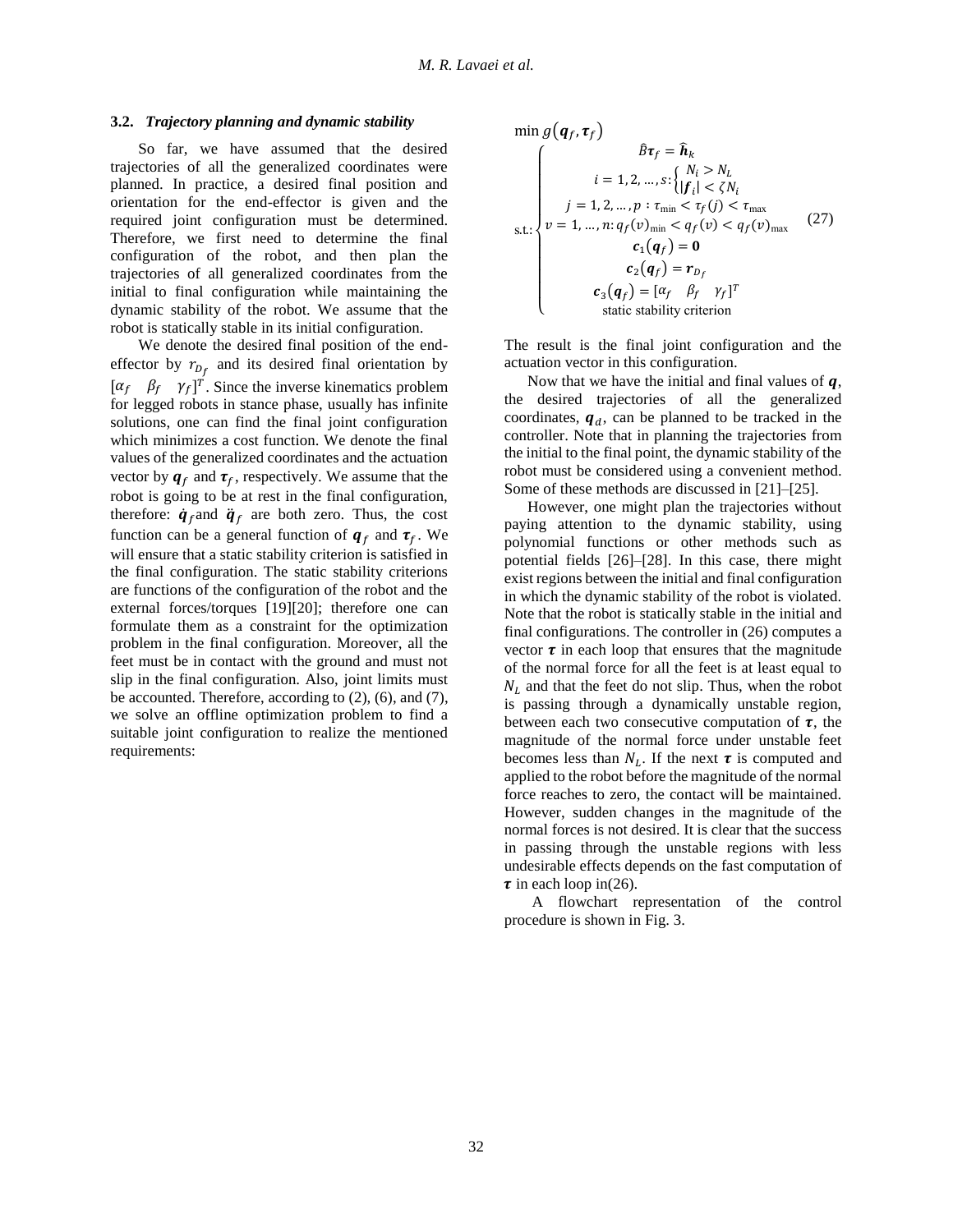

<span id="page-6-0"></span>**Fig. 3.** Flowchart of the control system.

# **4. Simulation**

In this section we implement the discussed method for the model of a quadruped robot that has a mounted 2- DOF serial manipulator on its body. The position and force control of the end-effector is to be done in the 2D plane. To keep the simulation as simple as possible, we assume that the motion of the front legs is generated synchronically. If we assume the same for rear legs, we can model the robot in the 2D plane. The schematic of the robot in an arbitrary configuration is depicted i[nFig. 4,](#page-6-1) where the coordinate systems and the generalized coordinates are also shown.The unit normal vector of the plane is:

$$
[n_x \quad n_y]^T = [-\cos(\pi/6) - \sin(\pi/6)]^T \quad (28)
$$



<span id="page-6-1"></span>**Fig. 4.** The 2-D model of a quadruped robot with a mounted 2-DOF serial manipulator. Point  $\boldsymbol{D}$  is in contact with the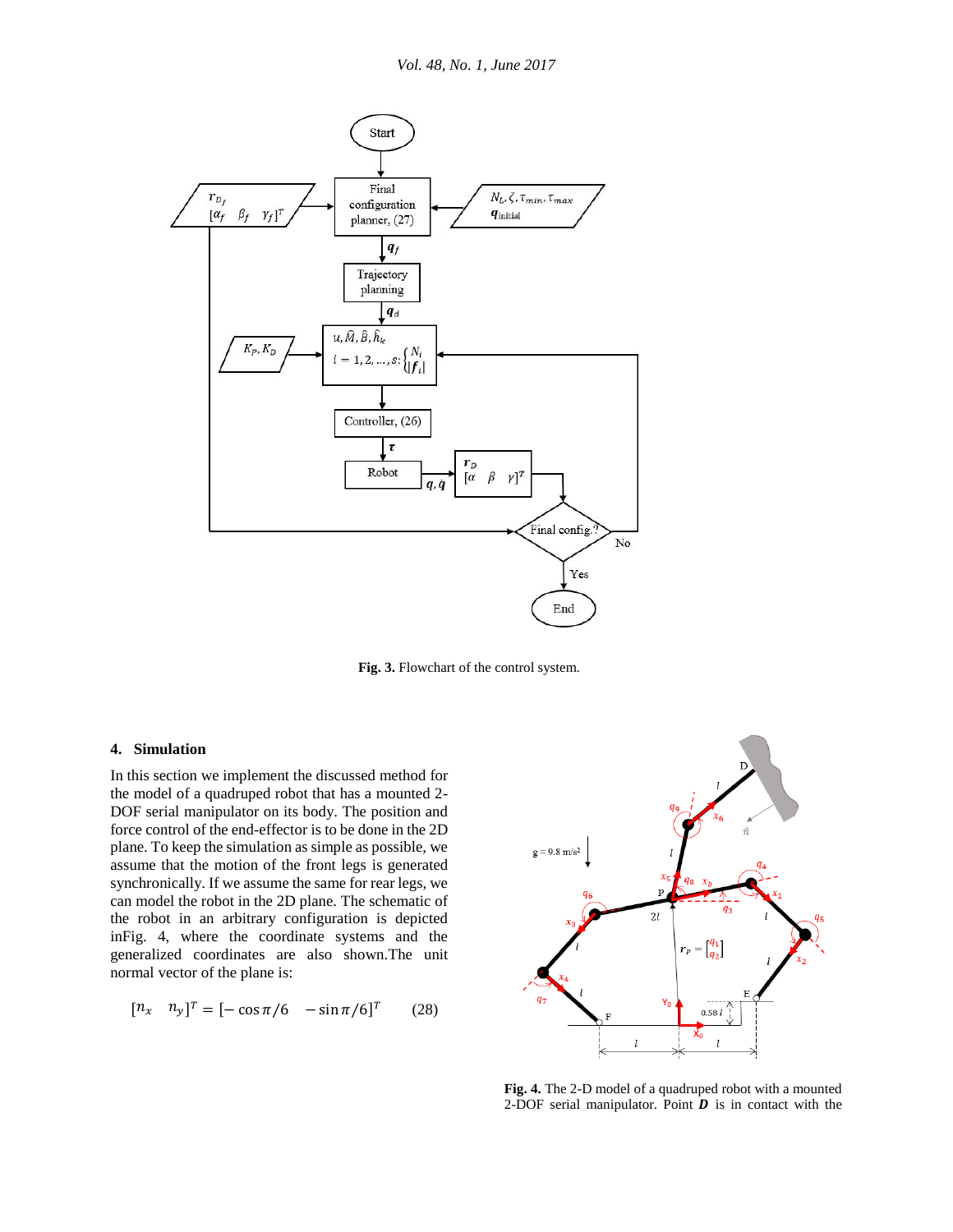plane whose unit normal vector is  $\hat{\boldsymbol{n}}$ . The inertial coordinate system and attached local coordinate systems to the links are depicted. The definition of generalized coordinates are also shown.

In the initial configuration the tip of the end-effector is in touch with the plane, but no force is applied to it.The values of the generalized coordinates in the initial configuration is given i[nTable 1.](#page-7-0) It is desired to apply a 10 N normal force on the plane in the final configuration, while moving the tip of the end-effector 0.05 m upward along the plane. The stiffness of the environment is  $10^3$  N/m. Therefore, the tip of the endeffector must have a 0.01 m normal displacement into the environment. The initial position of the tip of the end-effector is  $[0.073 \quad 0.556]^T$  m and its desired final position is  $[0.057 \ 0.604]^T$  m. To decide on final values of **q**, we set  $h = h_k$  in [\(27\)](#page-5-0) and solved the offline optimization. Norm-2 of  $\tau$  was used as the cost function. The resulted final configuration is given in [Table 1.](#page-7-0) The values of  $N_L$  and  $\zeta$  for all legs were set to 10 N and 0.2, respectively. The kinematic constraint equation[s \(2\)](#page-2-0) for this robot consist of two vector loops:

$$
\begin{aligned}\n\begin{bmatrix}\nX_E \\
Y_E\n\end{bmatrix} &= \begin{bmatrix} l \\ 0 \end{bmatrix} = \begin{bmatrix} q_1 \\ q_2 \end{bmatrix} + \begin{bmatrix} 0 \\ \beta R \end{bmatrix} \begin{bmatrix} l \\ 0 \end{bmatrix} l + \begin{bmatrix} 0 \\ 1R \end{bmatrix} l \\
&+ \begin{bmatrix} 0 \\ 2R \end{bmatrix} \begin{bmatrix} l \\ 0 \end{bmatrix} l \\
&+ \begin{bmatrix} 0 \\ 0 \end{bmatrix} l + \begin{bmatrix} 0 \\ 0 \end{bmatrix} l + \begin{bmatrix} 0 \\ 0 \end{bmatrix} l + \begin{bmatrix} 0 \\ 0 \end{bmatrix} l + \begin{bmatrix} 0 \\ 0 \end{bmatrix} l\n\end{aligned}
$$
\n(29)

In these relations, 2-by-2 rotation matrices are used to write the unit vectors in the reference frame. For example  ${}_{b}^{0}R = R_{z}(q_{3})$  and  ${}_{4}^{0}R = {}_{b}^{0}R_{3}^{b}R_{4}^{3}R$ , where  ${}_{4}^{3}R = R_{z}(q_{7})$  and  ${}_{3}^{b}R = R_{z}(q_{6})$ . For this robot, the formulation of [\(6\)](#page-2-4) is:

$$
\begin{bmatrix} q_1 \\ q_2 \end{bmatrix} + l_5^{\ 0}_{5}R + l_6^{\ 0}_{6}R = \boldsymbol{r}_D \tag{30}
$$

The desired orientation of the end-effector is not specified in the final configuration, therefore there is no related constraint in the form of [\(7\)](#page-2-5) in [\(26\).](#page-4-3) All of the revolute joints are active in which  $\tau_{\min}$  and  $\tau_{\max}$  are set to -10 Nm and 10 Nm, respectively. The body is a uniform slender bar of 2 kg mass. All other links are also uniform slender bars and each of them is 1 kg. Length  $l$  in Fig. 4 is 0.2 m. Our static stability criterion was to locate the projection of the center of the mass on the ground to be in the range of  $-l/3$  and  $l/3$ . The obtained final configuration of the robot is given in [Table 1,](#page-7-0) the time derivative of the generalized coordinates in the initial and final configuration are zero. The kinetic and potential energies of all the links can be written in terms of the generalized coordinates.

Then the equations of the motion for the robot in [\(11\)](#page-3-0) can be obtained, where  $\partial r_{D}/\partial q$  is obtained from [\(30\).](#page-7-1) In the controller, the P and D coefficients were set to 300 and 120 for all active generalized coordinates. These values of P and D coefficients were obtained by trial-and-error to achieve a fast response with minimum overshoot and steady-state error. The trajectories of the generalized coordinates from their initial to final values were obtained using fourth order polynomials. The first and second time derivatives of all generalized coordinates were assumed to be zero at  $t = 0.60$  s in planning the desired trajectories. After  $t = 0.6$  s, all the generalized coordinates equal to their desired final values.

<span id="page-7-0"></span>**Table 1.** Generalized coordinates values in the initial and final configurations. The first two elements are in meter and others are in radian.

| Initial config. | $[0.000 \t0.283 \t0.00 \t5.67 \t4.36]$<br>3.93 1.57 2.09 4.71] <sup>T</sup>   |
|-----------------|-------------------------------------------------------------------------------|
| Final config.   | $[-0.003 \ 0.400 \ 0.01 \ 5.23 \ 5.25]$<br>4.80 -0.18 2.29 4.27] <sup>T</sup> |

#### **5. Results and Discussion**

The problem was simulated for 2.00 s where the control signal was updated at the rate of 200 Hz. The same rate was used to feed the values of the desired interpolated trajectories to the controller. All of the optimizations were solved using "fmincon" function with interior-point algorithm in MATLAB<sup>®</sup>. In these optimizations, the lower bound on the size of the step was equal to  $10^{-10}$  and the lower bound on the change in the value of the cost function during a step was equal to  $10^{-6}$ . For the offline optimization in  $(27)$ , the optimization was stopped after 32 iterations because the change in the value of the cost function during the last step was less than 10<sup>-6</sup>. The value of the cost function in each step is depicted in [Fig. 5.](#page-8-0)

<span id="page-7-1"></span>The differential equations in [\(19\)](#page-3-5) were solved using fourth order Runge-Kutta method. Reaching the desired position of the point  $D$  ensures that it has moved 0.05 cm along the plane and applied a 10 N normal force to it in the final configuration. The desired and actual trajectories of  $x$  and  $y$  components of point  $D$  is shown in [Fig. 6](#page-8-1) and [Fig. 7,](#page-8-2) respectively. The desired and actual trajectory of point D in the  $xy$ plane is depicted in [Fig. 8.](#page-8-3)The actuation effort for all of actuators is depicted in [Fig. 9.](#page-9-0) Their values are within the range of -10 to 10 Nm, so none of them were saturated. Note that in [Fig. 9,](#page-9-0)  $\tau(i)$  acts on  $q_{i+3}$  for  $i =$ 1, 2, … , 6 depicted in [Fig. 4.](#page-6-1)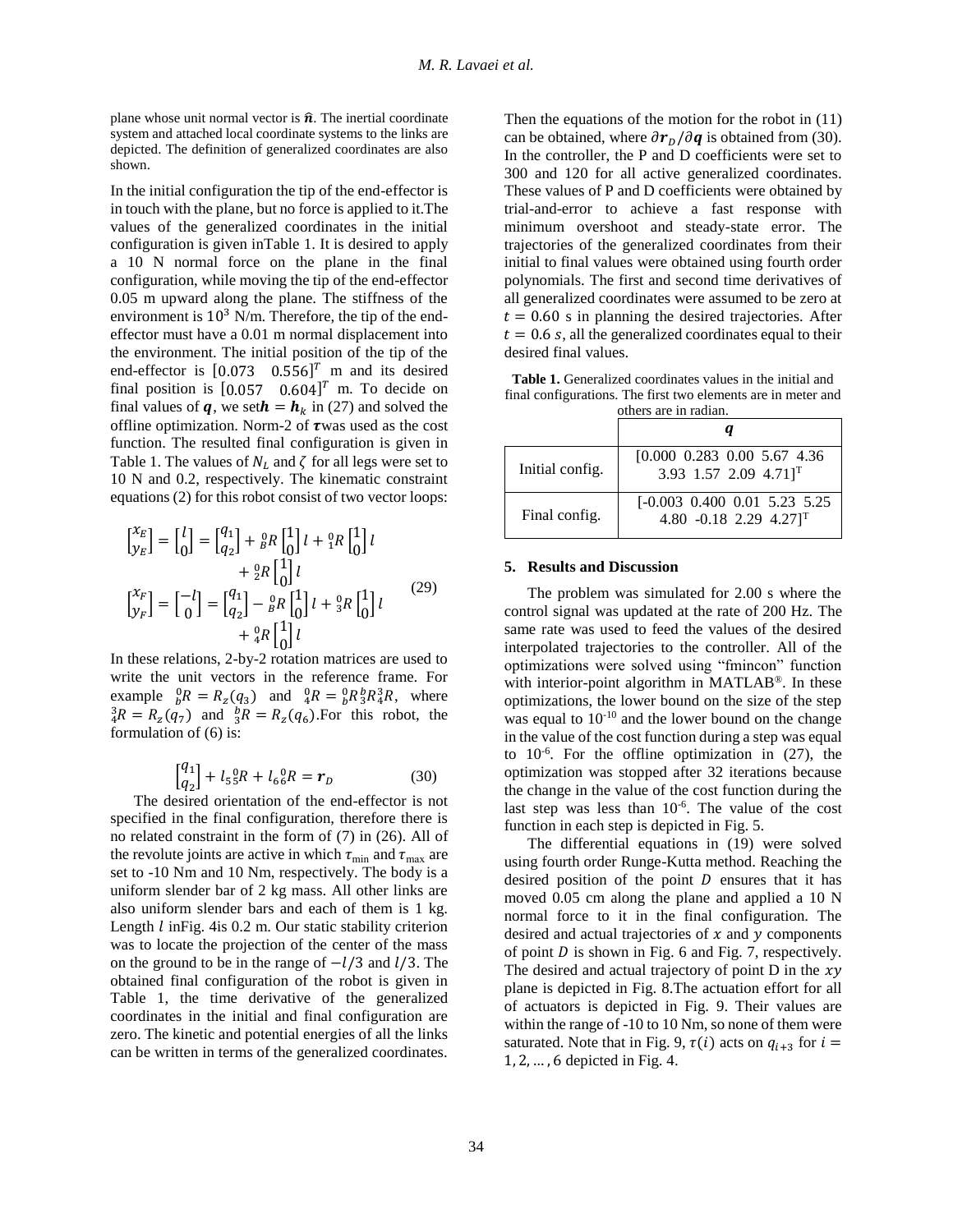

<span id="page-8-0"></span>**Fig. 5.** The values of cost function,  $|\tau_f|$ , in each iteration in the offline optimization (). During the last step, the change in the value is less than 10-6 .



<span id="page-8-2"></span>Fig. 7. The desired and actual trajectories of  $y$  component of point **D**.



<span id="page-8-1"></span>Fig. 6. The desired and actual trajectories of  $x$  component of point  $\overline{\mathbf{D}}$ .



<span id="page-8-3"></span>Fig. 8. The desired and actual trajectories of point **D** in the  $xy$  plane.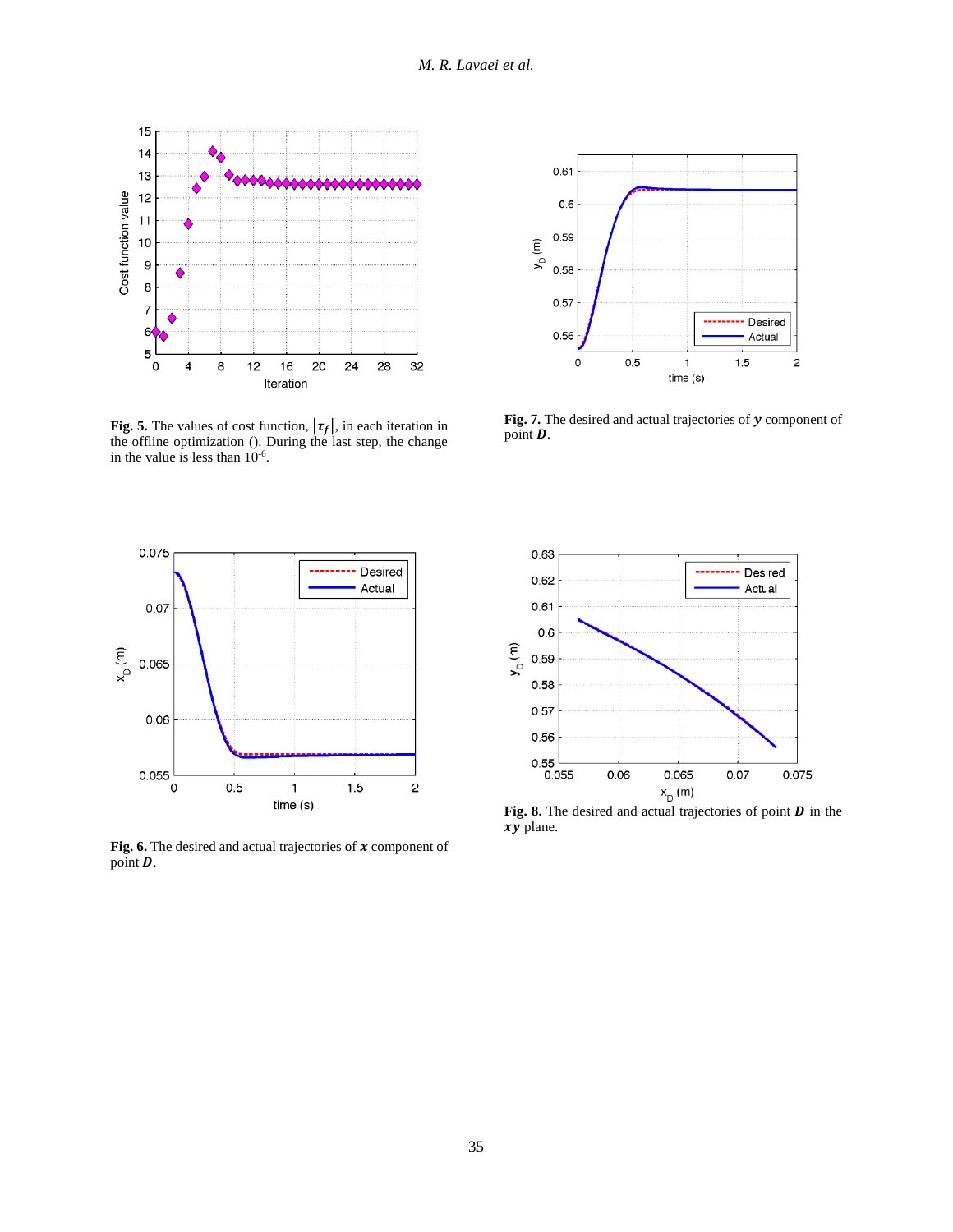

<span id="page-9-0"></span>**Fig. 9.** Trajectories of computed  $\tau$  in the controller. For  $i =$ **1, 2, ..., 6,**  $\tau(i)$  **acts on**  $q_{i+3}$  **in [Fig. 4.](#page-6-1)** 

However, tracking the desired position without paying attention to the force requirements of the feet on the ground was meaningless. An important task of the controller was to keep all the feet in contact with the ground. The normal force at points E and F during the simulation are depicted in [Fig. 10.](#page-9-1) Their values are greater than  $N_L = 10$  N. The other crucial task was to prevent slipping. Applying the computed torques in the controller must result in the friction coefficients at points E and F, i.e.  $f_E/N_E$  and  $f_F/N_F$ , to be in the range of −0.2 to 0.2 for all instants. The trajectories of these coefficients are depicted in [Fig. 11.](#page-9-2) In the initial configuration there is no slipping in points E and F. It is clear from [Fig. 11t](#page-9-2)hat if position tracking was not subjected to no-slipping conditions in the controller, point F would have slipped immediately. The controller has produced  $\tau$  in each loop that keeps  $f/N$ in both points, E and F, between −0.2 and0.2.



<span id="page-9-1"></span>**Fig. 10.** Normal reaction forces in points E and F. Their values are greater than  $N_L = 10$  N that was set in the controller.



<span id="page-9-2"></span>Fig. 11. The fraction  $f/N$  for points E and F during the simulation. This fraction must is kept between  $\zeta = -0.2$  and  $\zeta = 0.2$  to prevent or stop slipping if it occurs.

#### **6. Conclusion**

The position/force control for the end-effector of a general serial manipulator mounted on a legged robot was discussed using stiffness control approach. Active joints in both the manipulator and the legs were used in the control. The task was to apply a desired normal force to a specified plane, while moving the endeffector tip over some desired trajectories on the plane. Assuming stiffness of the target plane is known, tracking the desired trajectories meant satisfying both force and position requirements. The equations of motion of the robot were obtained using Lagrange's method. In the equations it was assumed that the ground was rigid and the contact points of the feet on the ground were fixed. We eliminated the Lagrange's multipliers to obtain a suitable form for position tracking purpose. Because the Lagrange's multipliers were functions of the feet contact forces, we recovered them in terms of the generalized coordinates, their first time-derivatives and the actuation effort. The resulted contact force functions in the controller were then used to compute an actuation vector which kept the contacts of the feet with the ground and prevented them from slipping. An optimization problem was solved in each loop of the control to minimize the actuation effort. The optimization was subject to position tracking of the end-effector, force requirements of the feet and actuators capabilities. Simulations were conducted for a simplified model of a quadruped robot equipped with a 2-DOF serial manipulator. It was desired to apply a 10 N normal force to a plane while moving the endeffector's tip 5 cm upward on the plane. It was shown that the reaction of the normal force, exerted to the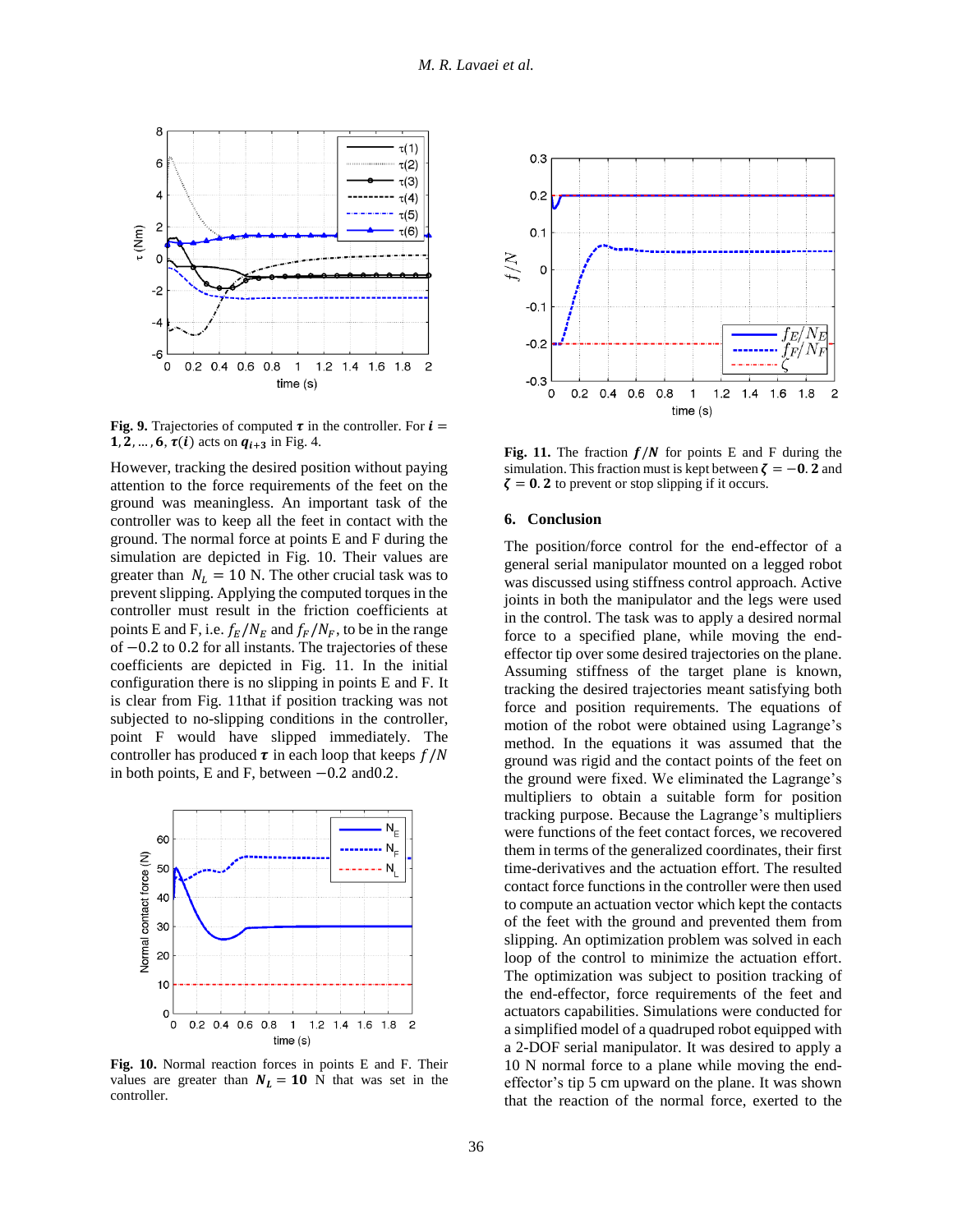robot, was enough to make it slip on the ground. Therefore, tracking the desired trajectories for the endeffector was impossible without preventing the feet from slipping. The position/force control task was accomplished successfully because the generated actuation torques were computed regarding both requirements of the end-effector and the feet on the ground.

#### **7. References**

- [1] J. Salisbury, "Active stiffness control of a manipulator in cartesian coordinates," in *Proc. IEEE Conf. on Decision and Control (CDC)*, 1980, vol. 19, pp. 95–100.
- [2] F. L. Lewis, D. M. Dawson, and C. T. Abdallah, *Robot Manipulator Control: Theory and Practice*. Taylor & Francis, 2003.
- [3] M. H. Raibert and J. J. Craig, "Hybrid Position/Force Control of Manipulators," *J. Dyn. Syst. Meas. Control*, vol. 103, no. 2, p. 126, 1981.
- [4] T. Yoshikawa, "Dynamic hybrid position/force control of robot manipulators--Description of hand constraints and calculation of joint driving force," *IEEE Journal on Robotics and Automation*, vol. 3, no. 5. pp. 386–392, 1987.
- [5] Q. Huang and R. Enomoto, "Hybrid position, posture, force and moment control of robot manipulators," *2008 IEEE Int. Conf. Robot. Biomimetics, ROBIO 2008*, no. 1, pp. 1444–1450, 2008.
- [6] A. C. Leite, F. Lizarralde, and Liu Hsu, "A cascaded-based hybrid position-force control for robot manipulators with nonnegligible dynamics," *Proc. 2010 Am. Control Conf.*, pp. 5260–5265, 2010.
- [7] M. H. Raibert, *Legged Robots that Balance*. MIT Press, 1986.
- [8] M. Mistry, J. Buchli, and S. Schaal, "Inverse dynamics control of floating base systems using orthogonal decomposition," *2010 IEEE Int. Conf. Robot. Autom.*, no. 3, pp. 3406–3412, 2010.
- [9] L. Righetti, J. Buchli, M. Mistry, M. Kalakrishnan, and S. Schaal, "Optimal distribution of contact forces with inverse-dynamics control," *Int. J. Rob. Res.*, vol. 32, no. 3, pp. 280–298, 2013.
- [10] L. Righetti, M. Mistry, j. Buchli, and S. Schaal, "Inverse Dynamics Control of Floating-Base Robots With External Contraints: an Unified View," *2011 Ieee Int. Conf. Robot. Autom.*, pp. 1085–1090, 2011.
- [11] Z. Li, S. S. Ge, and S. Liu, "Contact-force" distribution optimization and control for quadruped robots using both gradient and adaptive neural

networks," *IEEE Trans. Neural Networks Learn. Syst.*, vol. 25, no. 8, pp. 1460–1473, 2014.

- [12] F. T. Cheng and D. E. Orin, "Optimal Force Distribution in Multiple-Chain Robotic Systems," *IEEE Trans. Syst. Man Cybern.*, vol. 21, no. 1, pp. 13–24, 1991.
- [13] H. Takemura, M. Deguchi, J. Ueda, Y. Matsumoto, and T. Ogasawara, "Slip-adaptive walk of quadruped robot," *Rob. Auton. Syst.*, vol. 53, no. 2, pp. 124–141, 2005.
- [14] B. U. Rehman, M. Focchi, J. Lee, H. Dallali, D. G. Caldwell, and C. Semini, "Towards a multi-legged mobile manipulator," *Proc. - IEEE Int. Conf. Robot. Autom.*, vol. 2016–June, pp. 3618–3624, 2016.
- [15] L. Righetti, M. Kalakrishnan, P. Pastor, J. Binney, J. Kelly, R. C. Voorhies, G. S. Sukhatme, and S. Schaal, "An autonomous manipulation system based on force control and optimization," *Auton. Robots*, vol. 36, no. 1–2, pp. 11–30, 2014.
- [16] H. Hemami and F. C. Weimer, "Modeling of Nonholonomic Dynamic Systems With Applications," *J. Appl. Mech.*, vol. 48, no. 1, pp. 177–182, Mar. 1981.
- [17] R. P. Singh, "Singular Value Decomposition for Constrained Dynamical Systems," *J. Appl. Mech.*, vol. 52, no. 4, p. 943, 1985.
- [18] S. S. Kim and M. J. Vanderploeg, "QR Decomposition for State Space Representation of Constrained Mechanical Dynamic Systems," *J. Mech. Transm. Autom. Des.*, vol. 108, no. 2, pp. 183–188, Jun. 1986.
- [19] P. V Nagy, S. Desa, and W. L. Whittaker, "Energybased stability measures for reliable locomotion of statically stable walkers: Theory and application," *Int. J. Rob. Res.*, vol. 13, no. 3, pp. 272–287, 1994.
- [20] S. Hirose, H. Tsukagoshi, and K. Yoneda, "Normalized energy stability margin and its contour of walking vehicles on rough terrain," in *Robotics and Automation, 2001. Proceedings 2001 ICRA. IEEE International Conference on*, 2001, vol. 1, pp. 181–186.
- [21] S. Zhang, J. Gao, X. Duan, H. Li, Z. Yu, X. Chen, J. Li, H. Liu, X. Li, Y. Liu, and Z. Xu, "Trot pattern generation for quadruped robot based on the ZMP stability margin," *2013 ICME Int. Conf. Complex Med. Eng. C. 2013*, pp. 608–613, 2013.
- [22] B.-S. Lin and S.-M. Song, "Dynamic modeling, stability and energy efficiency of a quadruped walking machine," *IEEE Int. Conf. Robot. Autom.*, pp. 367–373, 1993.
- [23] K. Yoneda and S. Hirose, "Tumble stability criterion of integrated locomotion and manipulation," in *Intelligent Robots and Systems '96, IROS 96, Proceedings of the 1996 IEEE/RSJ International Conference on*, 1996, vol. 2, pp. 870–